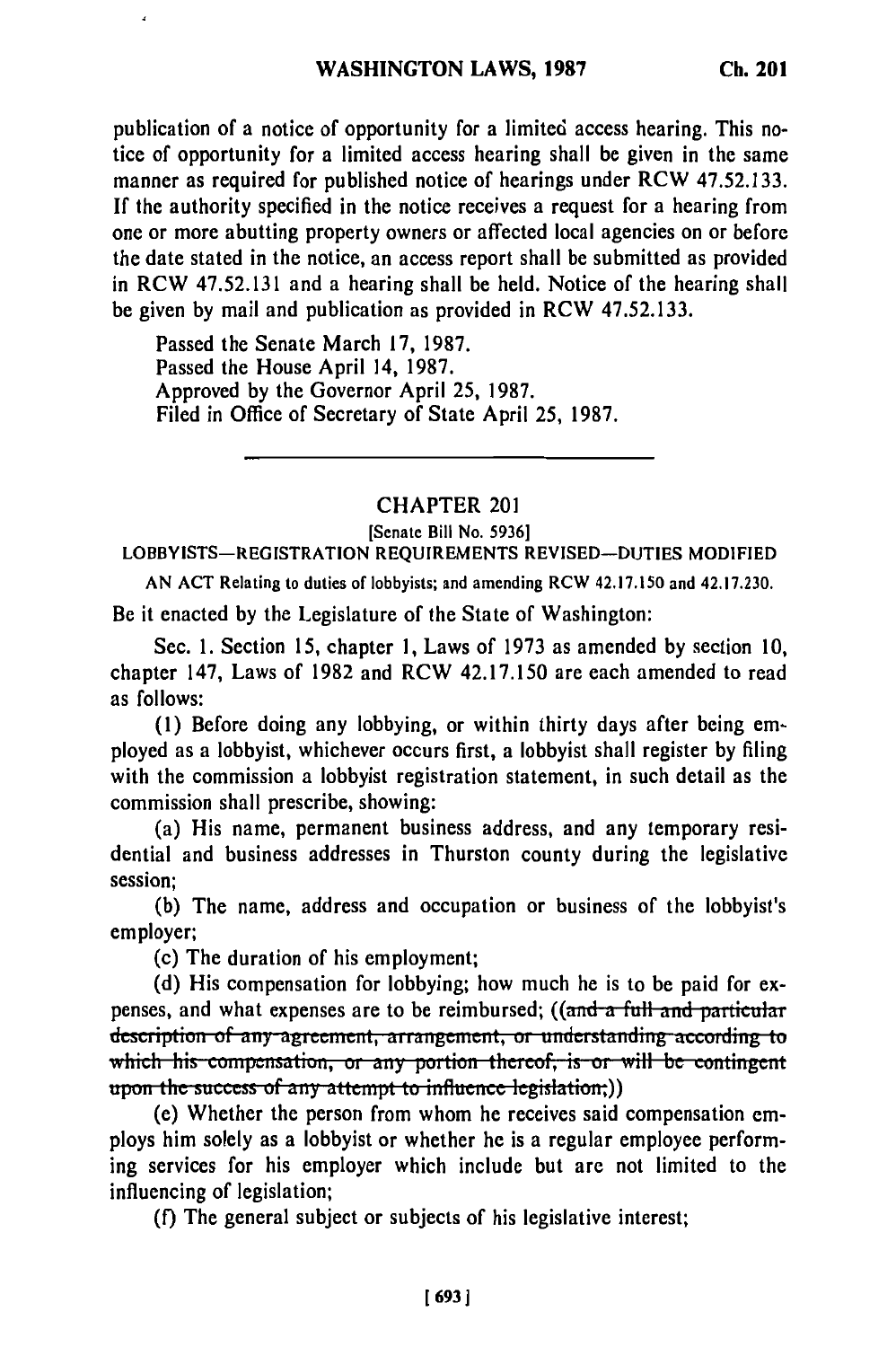**(g)** A written authorization from each of the lobbyist's employers confirming such employment;

(h) The name and address of the person who will have custody of the accounts, bills, receipts, books, papers, and documents required to be kept under this chapter;

(i) **If** the lobbyist's employer is an entity (including, but not limited to, business and trade associations) whose members include, or which as a representative entity undertakes lobbying activities for, businesses, groups, associations, or organizations, the name and address of each member of such entity or person represented **by** such entity whose fees, dues, payments, or other consideration paid to such entity during either of the prior two years have exceeded five hundred dollars or who is obligated to or has agreed to pay fees, dues, payments, or other consideration exceeding five hundred dollars to such entity during the current year.

(2) Any lobbyist who receives or is to receive compensation from more than one person for his services as a lobbyist shall file a separate notice of representation with respect to each such person; except that where a lobbyist whose fee for acting as such in respect to the same legislation or type of legislation is, or is to be, paid or contributed to **by** more than one person then such lobbyist may file a single statement, in which he shall detail the name, business address and occupation of each person so paying or contributing, and the amount of the respective payments or contributions made **by** each such person.

**(3)** Whenever a change, modification, or termination of the lobbyist's employment occurs, the lobbyist shall, within one week of such change, modification or termination, furnish full information regarding the same **by** filing with the commission an amended registration statement.

(4) Each lobbyist who has registered shall file a new registration statement, revised as appropriate, on the second Monday in January of each odd-numbered year, and failure to do so shall terminate his registration.

Sec. 2. Section **23,** chapter **1,** Laws of **1973** as amended **by** section 14, chapter 147, Laws of **1982** and RCW 42.17.230 are each amended to read as follows:

**A** person required to register as a lobbyist under this chapter shall also have the following obligations, the violation of which shall constitute cause for revocation of his registration, and may subject such person, and such person's employer, if such employer aids, abets, ratifies, or confirms any such act, to other civil liabilities, as provided **by** this chapter:

**(1)** Such persons shall obtain and preserve all accounts, bills, receipts, books, papers, and documents necessary to substantiate the financial reports required to be made under this chapter for a period of at least five years from the date of the filing of the statement containing such items, which accounts, bills, receipts, books, papers, and documents shall be made available for inspection **by** the commission at any time: PROVIDED, That if a